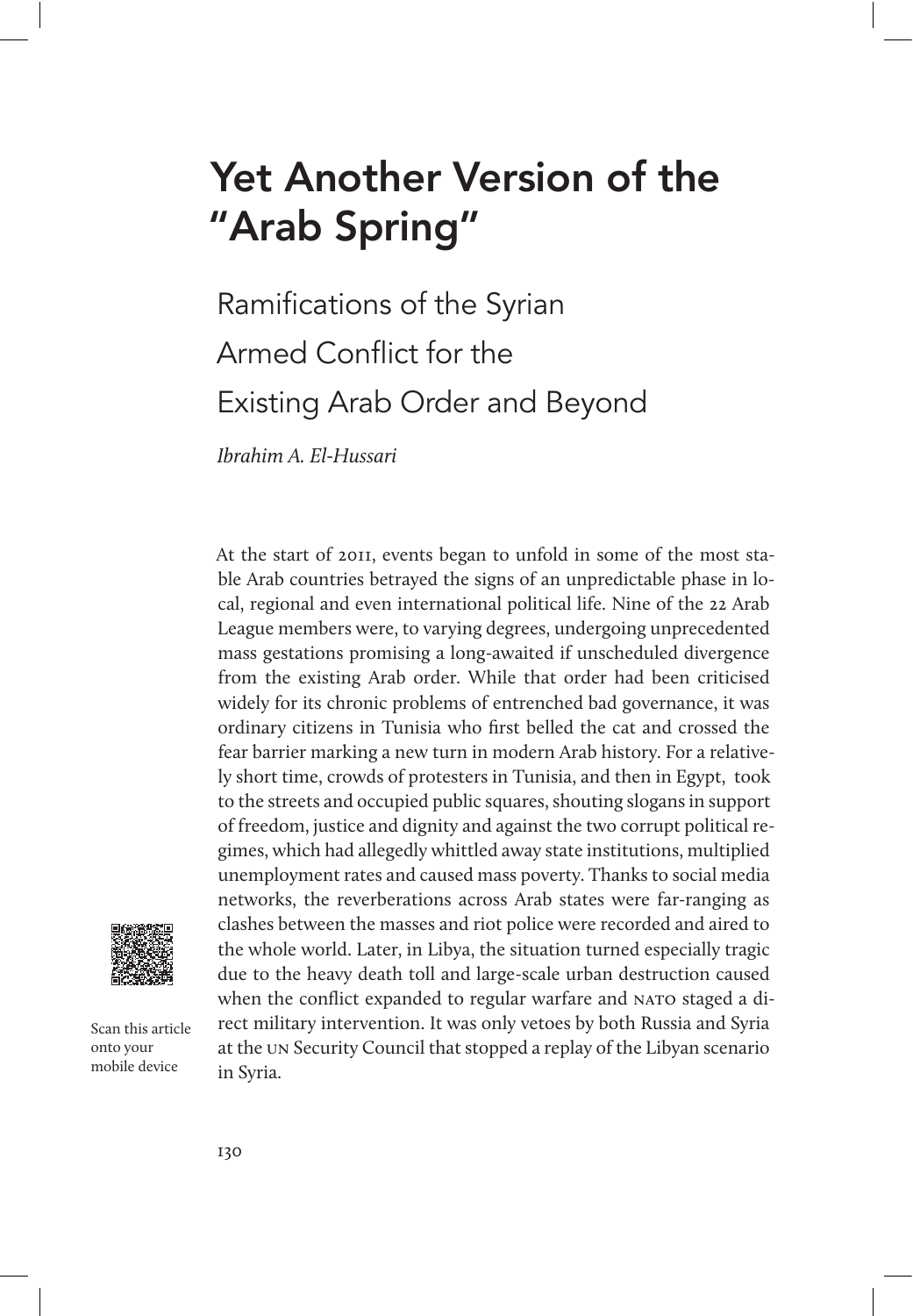Henceforth, the world became gradually divided over the implications of the blood-stained "Arab Spring," a term – coined by the Western media to describe a fresh cycle of Arab political life – that was unlikely to bloom in Syria, just as it has not, to date, flowered anywhere in the Arab countries swept up in the uprisings. This article considers yet another version of this "Arab Spring," addressing the repercussions for Syrian statehood and unity and the ramifications for the existing Arab order and elsewhere.

Arab Order and Beyond

Keywords: Arab Spring, Syria, jihadists, NATO, geopolitics, Islamists World/Arab order, regime change, regional/global intervention

## Introduction

In his Philosophy of History, Hegel places great emphasis on the role of consciousness of freedom in the process of historical change and eventually the emergence of the state and its lawful institutions as the guarantors of that freedom<sup>1</sup> If other factors are acknowledged by other philosophers and schools of thought as parts of that process, then they have no valence in the Hegelian hypothesis where the dynamic nature of history allows for only one constant index: change. To this end, the Arab world, as a historical entity, is no exception. The various popular uprisings, which first erupted in Tunisia<sup>2</sup> and - thanks to rapid satellite media transmission<sup>3</sup> – incited much of the public to contest the dictatorship, corruption and bad governance of other Arab states in both Africa and Asia, cannot be arbitrarily put down to coincidence or some conspiracy theory as some Arab politicians and intellectuals have tried to do. In fact, there are solid reasons why the Arab masses made that historic move in honour of freedom, justice and dignity. These three vertices of the triangle variously labelled a "rebellion," "uprising," "Arab Spring," or "revolution," by Medias are part and parcel of people's conscious aspiration towards better living conditions and a better lifestyle. This is as true in Tunisia, Egypt and Yemen as it is in Saudi Arabia, Syria, Iraq and other Arab countries.4

The existing Arab order has been rotting and turning to dead wood for quite some time. In fact, the stale Arab political scene needs refreshing if not total replacement. Local and national political parties, long passive or indifferent to the pitiful Arab situation (and at times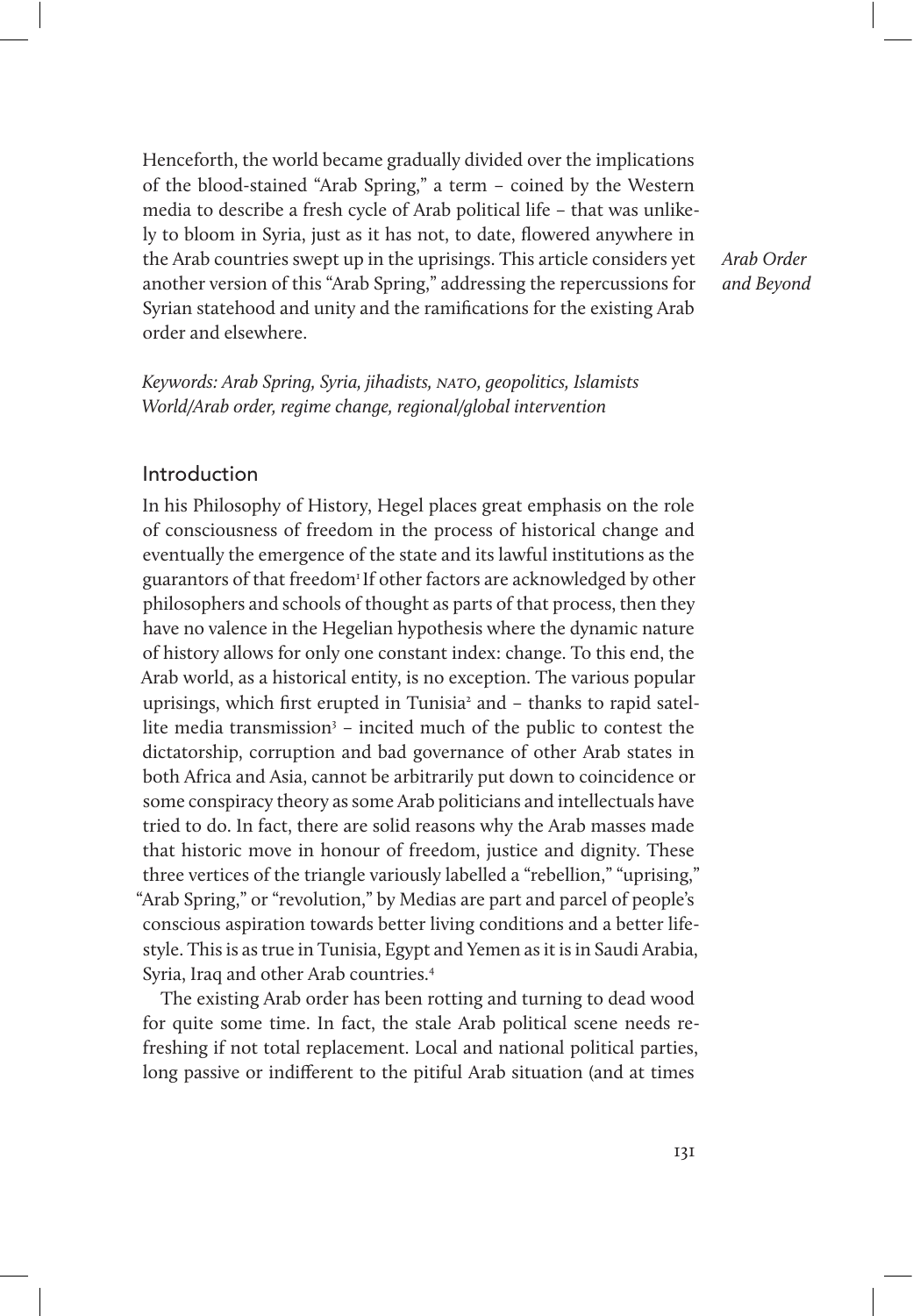accomplices to unpopular regimes) have found themselves running breathlessly on the heels of mass demonstrations, which have sustained heavy losses of life in order to effect a remarkable change to the governance structure and eventually the state apparatus. To add insult to injury, the unprecedented popular movement, which demands a real shift to democracy and socio-economic justice, has been overridden and hijacked by interventionist imperialist world powers5 and direct support from the most backward Arab regimes applying political and financial pressure.<sup>6</sup> In the case of Syria, this includes lavish, blind spending on the rebels; the support of satellite-transmitted media campaigns to fuel and aggravate the ensuing armed conflict; and providing weapons, transport and sophisticated communication and media devices paid for in cash to serve rebels from scores of countries, some of which (Chechnya, for instance) are a thousand miles away. These insurgents, for the most part, do not come under a single military command and have various patrons and sponsors. Some of the rebels are Syrian army defectors and fugitives, others are non-Syrian Arab and non-Arab fighters (self-proclaimed jihadists) affiliated with underground movements decked out with a myriad of names and signs.7 The remainder are mostly uncompromising Islamist extremists driven by an irrational and unearthly confessional allegiance that allows no place for dialogue or a political settlement with the current Syrian government or any other Arab regime.

Many documents from Western governments (including Denmark, Holland, the United Kingdom, France, Sweden, Norway, the us, Australia, Canada, Spain and others) point to the increasing number of foreign fighters (their citizens) who smuggled through Turkey, and other countries, to participate in the battle over Syria and Iraq. Their guidelines are part of some hidden agenda and plans nursed and sponsored by masterminds outside Syria.<sup>8</sup> Ironically, however, footage and video reports show that most (if not all) of these insurgents and wellarmed young rebels, including the Islamist factions, have evacuated their injured across the borders to Turkish, Lebanese, Jordanian and Israeli hospitals.9 They even share and exchange field information with various international and regional military intelligence agencies and receive financial and military support from Arab and foreign financiers and the puppeteers of a grand plan against the Syrian government called "Friends of Syria."10 With waves of merciless violence being car-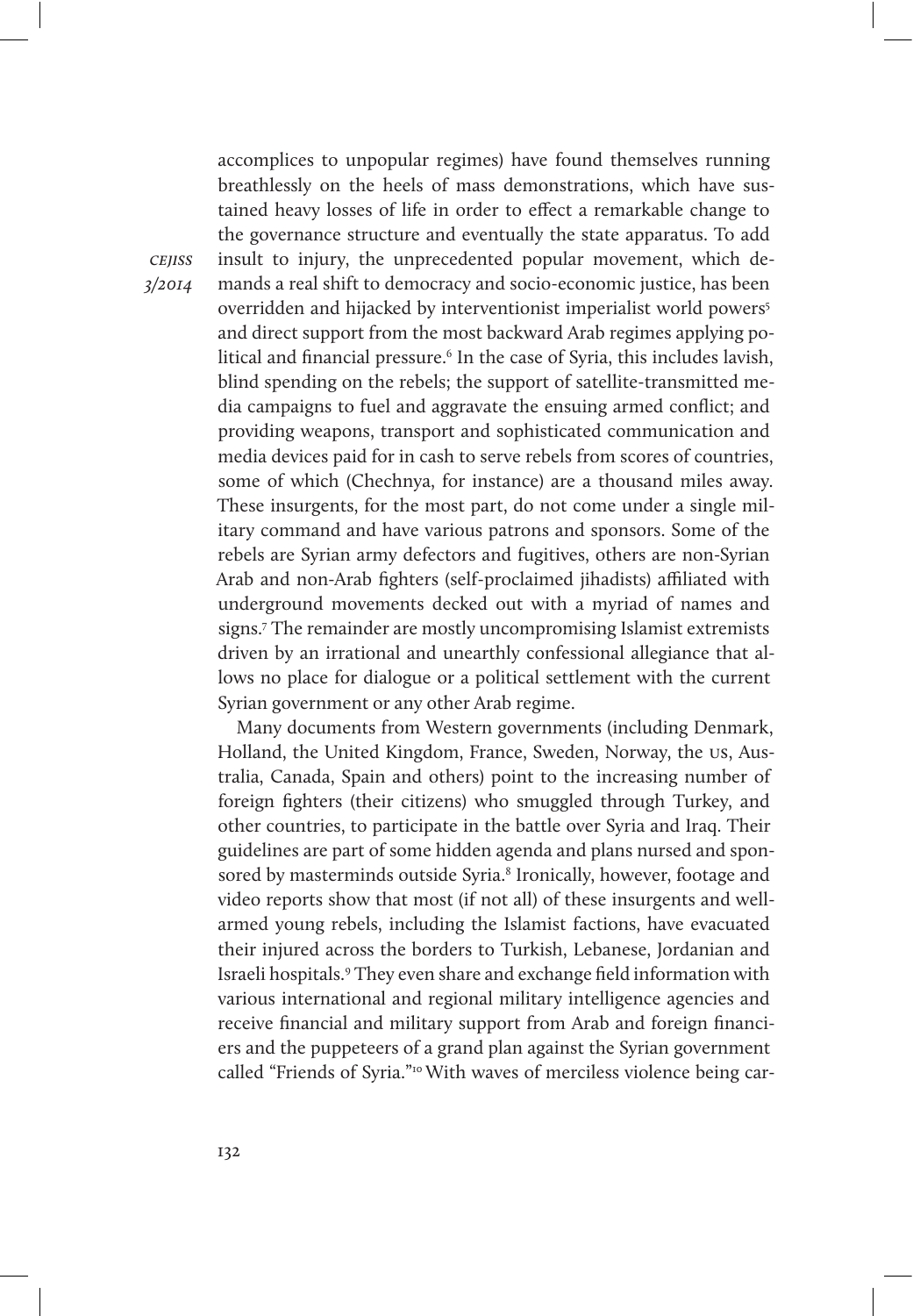ried out by both rebels and Syrian armed forces across almost all of Syrian territory, the prospects of an Arab Spring blooming in the country are few. In other Arab states like Tunisia, Egypt, Libya and Yemen, which experienced varying degrees of violence and succeeded in toppling their political regimes, the situation is no better. In fact, it has grown worse: less secure and more fragmented. Still, when compared with those Arab countries swept away by the winds of change of the blood-stained and tarnished Arab Spring, Syria tells a different story. For over three years, the country has stood out from the collapsing Arab countries of the Middle East: bleeding gravely, but still miraculously composed and intact. Why, then, are Syria and its government resistant to the "constructive chaos" intended for the Arab world?11

In the first place, we must remember that the war on and over Syria is a war for a new Middle East, as envisioned by former us secretary of state Condoleezza Rice. Here Syria's role as a major sponsor of Arab liberation movements for decades is crucial; its practical support of the plo and more recently Hezbollah in Lebanon has always been a thorn in the side of Israel and its supporters in the West. Syria's geo-political location, in the midst of three rising regional hegemonic powers (in Iran, Turkey and Israel), creates temptation enough for subduing it by hook or by crook. Jewish lobbyists in Europe and North America have been working hard on this project: Syria must be brought to its knees. This is one explanation for the regional and global interventions in Syria from day one of the Syrian popular uprising though their declared pretext was the cause of freedom and democracy. Still, Syrian armed forces have withstood these interventions, and the state and its institutions seem to have won most rounds, albeit at a heavy cost. Secondly, the Syrian president's early response to constitutional change has been a strong move towards pluralism and multi-partisan political life.12 While other Arab regimes in Tunisia, Libya, Yemen, Bahrain and Egypt overlooked the popular and legitimate demands of their people, Bashar al-Assad took a step in the right direction. Thirdly, Syria has stayed composed, maintaining the day-to-day operations and services of its state institutions and, above all, the unity of its armed forces and security police. This is why the country has remained intact and unified despite heavy losses of life and property and its shrinking control over important and oil-rich provinces such as al-Riqqa and Deir al-Zour. Fourthly, Syria's unified body politic and the strong nationIbrahim A. El-Hussari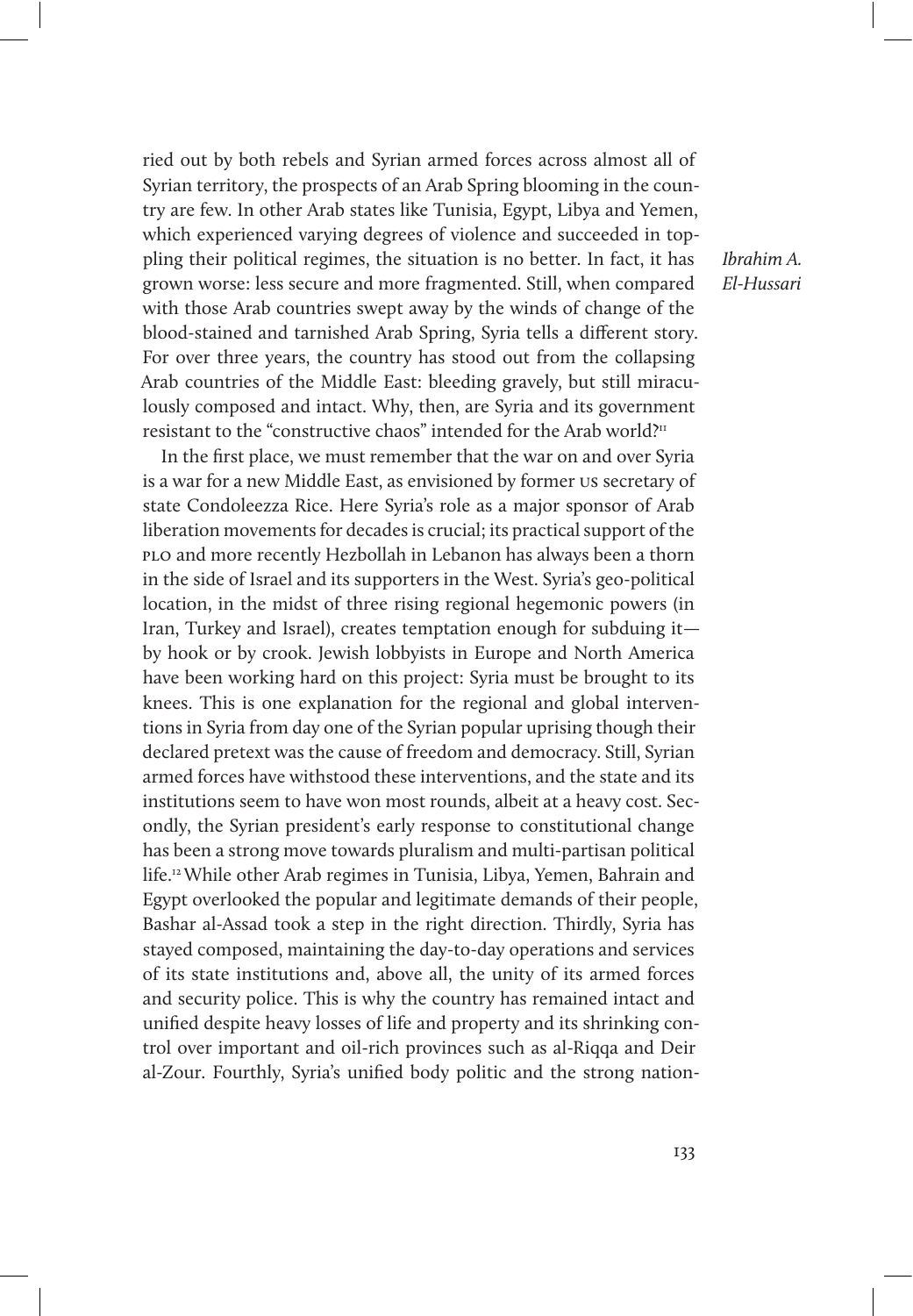alistic spirit of its people (including the country's internal opposition) have kept the state apparatus operating at home and abroad; only a handful of high-ranking officials have resigned from their jobs and joined opposition factions to be heard of no more. Fifthly, the Syrian leadership and its regional and international alliances have lent weight to national steadfastness in the face of regional and global sanctions and threats, local violence and foreign military intervention—to name only some of the fronts. And finally, we may consider the practical reconciliation measures taken by Syria to grant pardon to fugitives and defectors as well as civilians who took up arms and fought against the government. All these are part of the national story of Syria's defensive efforts to squash and foil the plan to restructure and redraw the map of the Middle East.

Against the odds, the fate of an indivisible Syria remains the concern of its entire population. This is as true for the Syrian elites as it is for common citizens and ethnic minorities, all of whom see Syria as their first and last homeland. Even those citizens who have been displaced and left homeless inside Syria, across state borders and in other parts of the world have spoken out unfalteringly against the partitioning of their homeland. On the level of popular Arab consciousness and pan-Arab nationalist movements, it is believed that Syria's unity and the national aspirations it endorses and upholds are the main concerns. Although the Syrian regime has its own failings, which are too numerous to name, it is Syria, the state, its history, location and role which are being targeted in a plan pre-meditated, tailored and orchestrated by enemies of the Arab world.<sup>13</sup> These opponents have hijacked the Arab Spring in Syria and twisted its goal for other purposes. The strategic visions of globally influential countries with fast-growing economies such as the BRICS and their strong political position in support of Syria and their own geopolitical interests, add another dimension to the seemingly endless armed conflict in Syria. As it is, the complications of the situation look set to spill over to the countries neighbouring Syria. From there, they could spread to those faraway states from which thousands of insurgents have come to fight the Syrian army and destroy community life, power and water facilities, factories and air defence bases and above all steal the people's grain and wheat silos. Those foreign fighters will eventually leave Syria and return home, this time as skilled and professional militants in the art of warfare, posing a grave threat to the national security of their countries of origin and residence.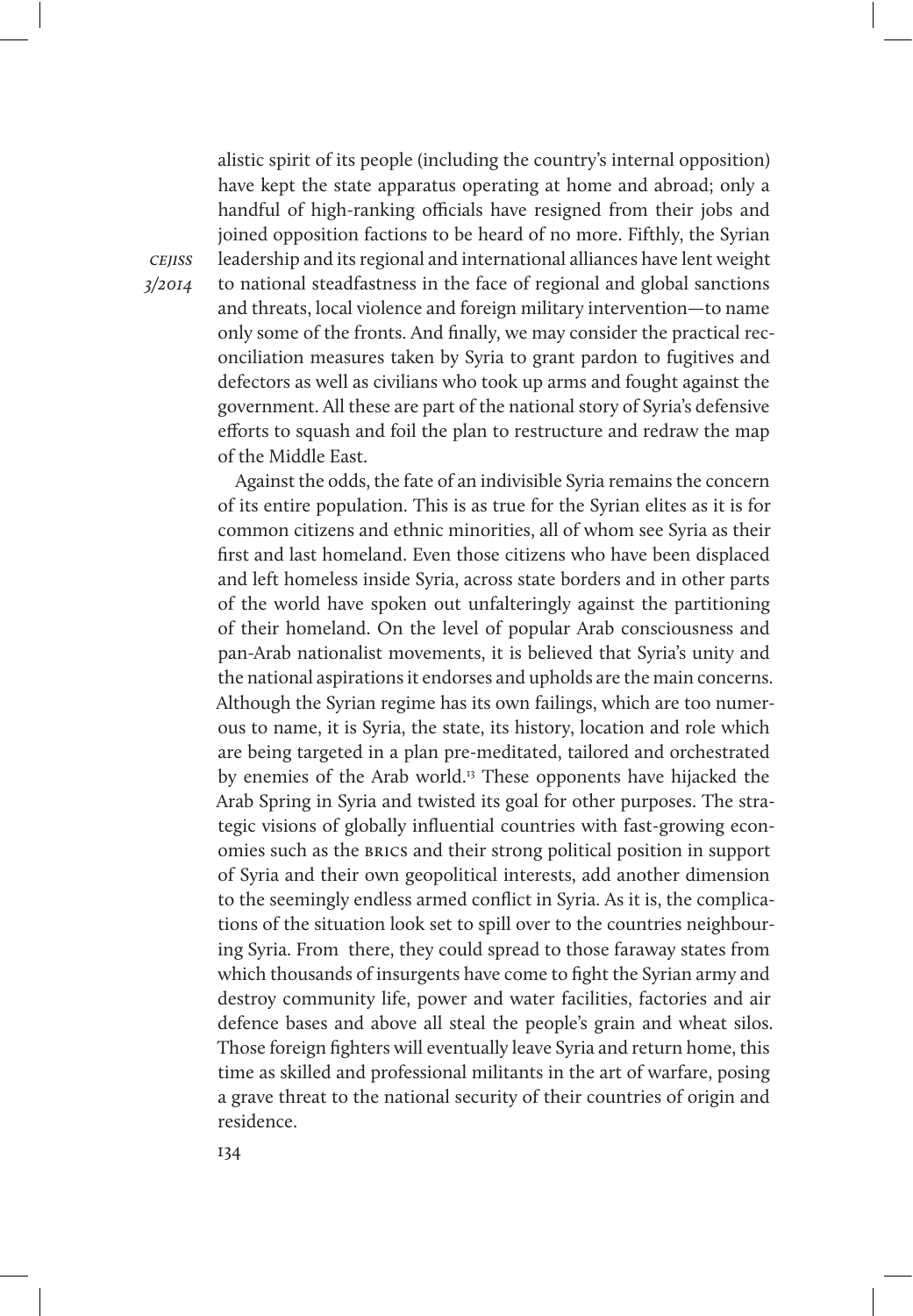## Genesis of the 2011 Arab Popular Uprising

That the 2011 Arab popular uprising erupted in several Arab countries almost simultaneously was not a matter of chance. The genesis of this collective national consciousness goes back to the early years of modern Arab history at the start of the twentieth century. It all begins in mid-World War I when Sharif Hussein led the great Arab Revolt against four hundred years (1516-1918) of Ottoman military occupation of most of the Asian part of the Arab world.<sup>14</sup> Duped by British colonialists into serving as a Trojan horse, Hussein's troops launched armed attacks on Ottoman forces from within the empire while British forces planned an onslaught from without. When Turkey lost the war and shrank back into its own national borders, thus surrendering all the Arab territories it had occupied for centuries, the Arab Revolt came to an abrupt end. The Arab tribal leaders who outlasted the revolution had been expecting their victorious allies in Europe to confer part of the war dividends on them. Instead, the Arab world was divided up between Great Britain and France.15 The direct result of the war of independence, then, was the collapse of the dream of Arab unity and the mingling of a sense of defeat and discomfort with the collective Arab consciousness of freedom. Instead of long-awaited unity, the Arab League was established (at Britain's recommendation) by six founding Arab states in Cairo, Egypt, in 1945; this was done with Anglo-French approval since most of the Arab world remained under British and French colonial rule. Ironically enough, instead of coming true, the dream of Arab unity was shattered, and in its place there mushroomed banana republics, protectorates, emirates and sultanates, each hoisting up its own national flag, singing its own national anthem and sanctifying its own borders under the patronage of declared or undeclared Western protection and hegemony, a legacy handed down by Anglo-French colonialists but sincerely observed by self-appointed Arab leaders and their successors. The result was the loss of Palestine under the Balfour Declaration against which the Arab masses of Palestine took the first step towards resisting neo-colonial policies.<sup>16</sup>

Ever since the transformation of Palestine into a Jewish settlers' state in 1948, the central Arab cause has been foiled. So many military coups have been attempted across the Arab world, all bearing the false fragrance and pollen of a "Spring" but yielding no fruit. Most of these coups have occurred in Egypt, Syria and Iraq, whose leaders rose to power on the pretext of maintaining and consolidating national independence and liberating Palestine as the crucial Arab goal. It was

Arab Order and Beyond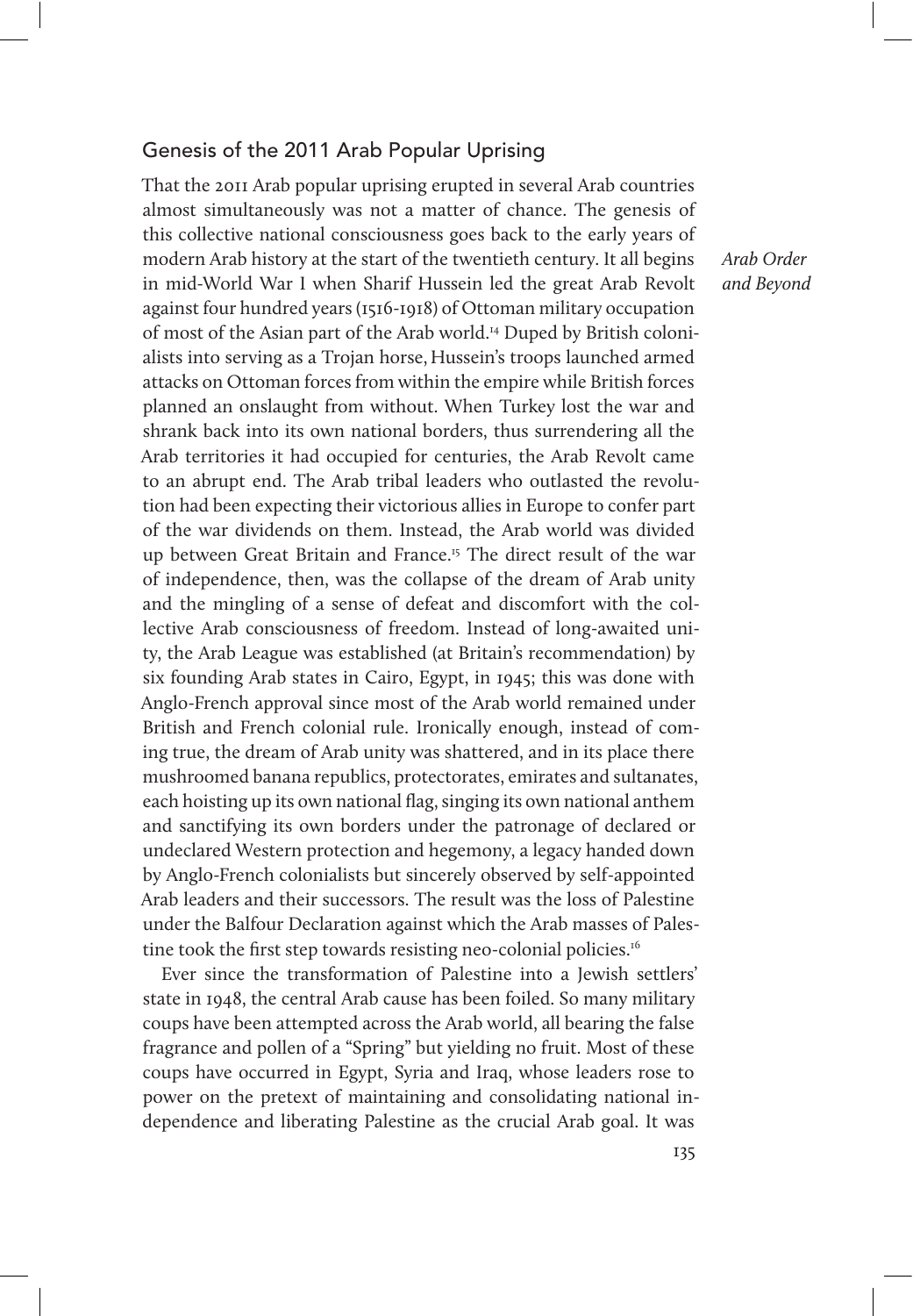believed these leaders would pose a threat to the new-born state of Israel inside Palestine. Ironically, the deadly consequence of their corrupt military rule was the loss of more Arab territories along with all of Palestine in the Six-Day War (1967) between Israel and at least three Arab regimes surrounding the Jewish state. Ordinary citizens of the Arab world condemned that defeat right away and supported the birth of the Palestinian resistance movement in the wake of that great loss. However, with Palestine remaining a dream unfulfilled for more than 60 years, the Arab public has gradually soured against these regimes; it is ready to condemn their leaders as dictators and support any prospect of change to the tired political scene and its disordered power relations. Against this background, we meet the long-awaited wave of change that overtook the Arab world at the outset of 2011.

#### The Turning Point

The suicide of the young Tunisian vendor Mohammed el-Bu'azizi and its aftermath unleashed a series of popular uprisings across Arab states.<sup>17</sup> For a relatively short time, protesters took to the streets first in Tunisia (December 2010) and then in Egypt (January 2011). They occupied public squares, shouting their support for freedom, justice and dignity while condemning the corruption and decay of the respective political regimes, which had allegedly whittled away state institutions, ballooned unemployment rates and caused mass poverty. Thanks to social media networks, the reverberations across other Arab states were astonishingly compelling: the unprecedented violent clashes between angry masses and riot police were videotaped and screened round-the-clock to the whole world. Surprisingly, the regimes in both Tunisia and Egypt collapsed soon after and their presidents were forced to step down in clearly worded resignations and disappear from the political scene for good.

In the case of Libya, the situation was devastating and tragic due to the heavy death toll and large-scale urban destruction caused, in large part, by the direct military intervention of NATO air and navy forces under un Security Council Resolution 1973. Interestingly, it was the un vetoes of Russia and China at the same Security Council meeting which averted a replay of the Libyan scenario in Syria. From here on, controversy surrounded not only Syria but also the fate of the blood-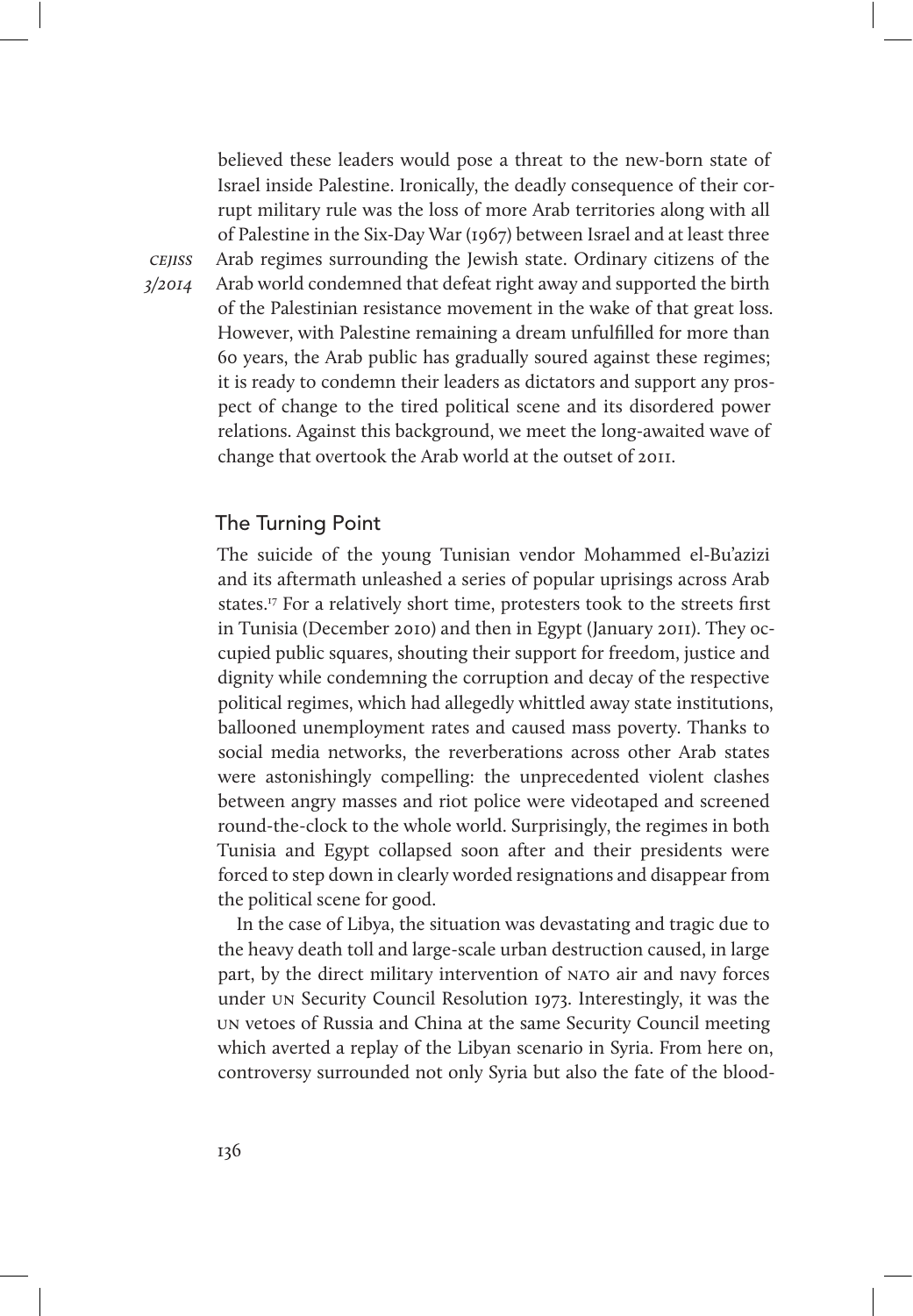stained "Arab Spring." The world divided gradually over the connotations of that term – coined by the Western media to describe a new era of political life in the Arab world – that was unlikely to bloom in Syria since it has not blossomed in any of the Arab countries swept up in these events.

Syria, which has sustained unspeakable war damage in all private and public sectors and a heavy loss of life for over three years, must be read, thus, as crossroads story about the conflict between strategic regional and global geopolitical interests. There is a seeming convergence in most political and military analyses of the Syrian situation published in the international media over the last three years.<sup>18</sup>

Ibrahim A. El-Hussari

# The Syrian Version of the Arab Spring

The Arab Spring caught most rulers of the Arab countries unaware. Sensing the power of this sweeping change to undermine the existing Arab order, each one of these states viewed that Spring as an unwanted process. This explains the various narratives that emerged in this context. The ones framing the Syrian version of the Arab Spring are heavily loaded. Each of these stories is purpose-built to serve some agenda whether locally, regionally or globally. Islamist factions, each with a different vision and transcript, share a commitment to violence and armed struggle against the existing Syrian regime embodied in the person of President Bashar al-Assad. This accounts for their resolve to unseat the regime and bring about a new order based on their unilateral interpretation of Islamic thinking, no matter the cost. Such nihilism would never allow for a constructive dialogue with diverse others to occur and bear fruit. For those Islamist factions, it is an existential imperative that half-measures cannot be tolerated and defeat must not be conceded. On the other hand, the official Syrian narrative describes the whole situation as a premeditated act of aggression set in motion by a regional and global conspiracy against Syrian national sovereignty and independence as well as a direct intervention in its national and domestic affairs. Yet, Syria has not dismissed the possibility of reaching a political agreement even with armed rebels.

Since the outbreak of anti-government events in March 2011, the Syrian government has called on all political parties and key figures inside and outside Syria to join the negotiating table to start a national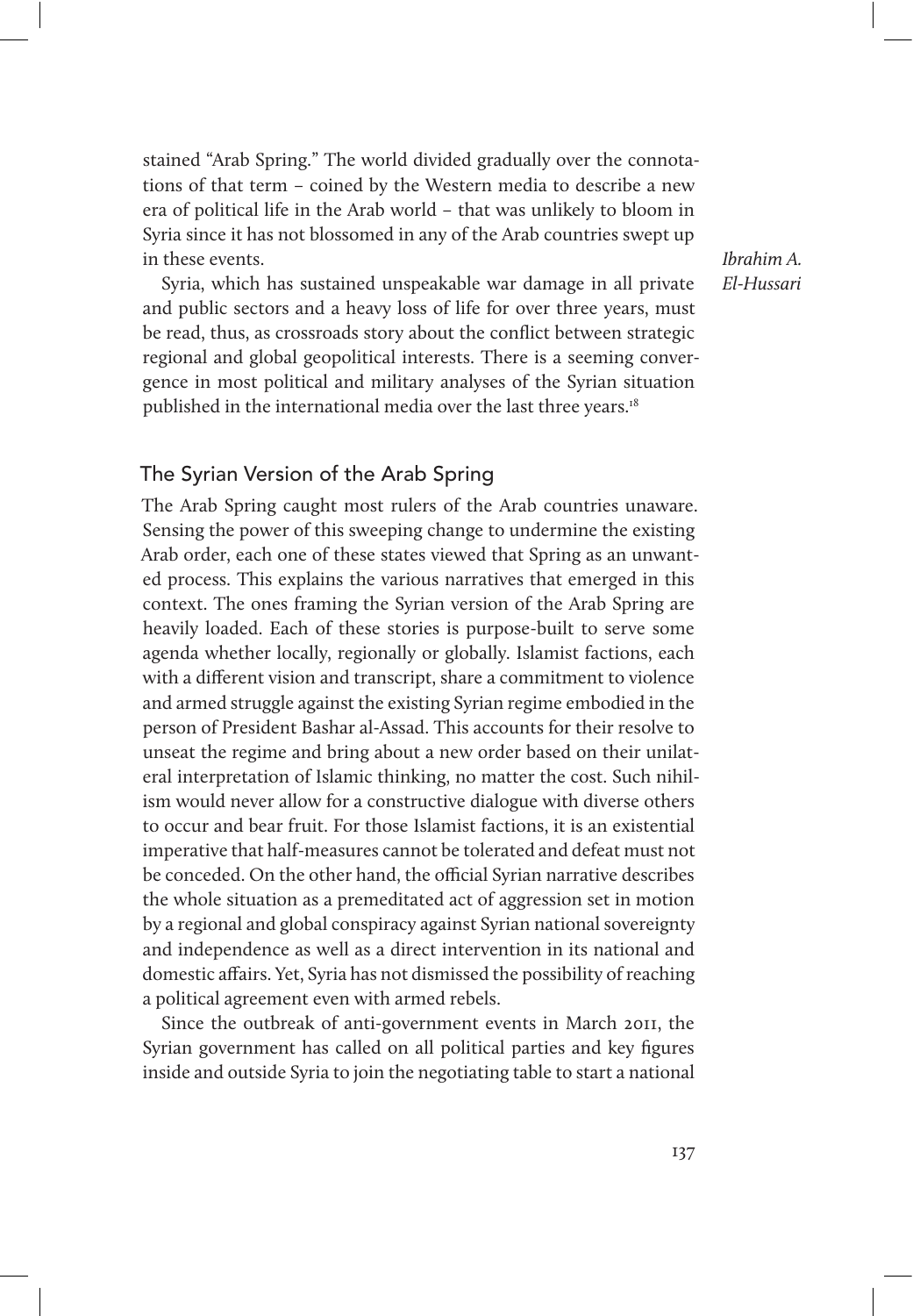dialogue and broker a peaceful settlement over the country's future. The responses from fragmented opposition factions to that call have been conditional: Assad must step down first. Even talks in Geneva, sponsored by the un, Russia and the us, were a fiasco because of the conflicting agendas (in some cases hidden) which the different parties maintain and have gone to the war for. Standing on either extreme of the political spectrum, the Syrian government and the opposition seem to be in a deadlock so long as the military solution does not decisively favour either one of them. Nothing could be farther from the truth. Amidst heavy losses of life and property across the country, the Syrian government's position is based on the lessons learnt from the experiences of other Arab countries into which the Arab Spring has brought chaos, disorder and tragedy 19What, then, makes that Spring so controversial and its national objectives so mystified?

It seems that Syria has realised that the Arab Spring has been hijacked and overridden by both regional and global powers. Based on this assumption, it is highly unlikely that this Spring can bring a significant change to the political life of the countries where it has been active. The hijackers have distorted its legitimate objectives and gradually created a mood of frustration among the masses of the Arab world. The Arab Spring has failed to bring democratic reforms to any of the countries overtaken by popular rallies demanding an immediate change of the political regime and the ousting of the ruling party. In other words, it has failed to bloom in Tunisia, Egypt, Libya and Yemen. Its biggest failure, however, has been in Syria. There it has descended into the alternative of a military solution aiming to bring faster changes to the political scene. Meanwhile the situation has worsened and grown more tragic: millions of Syrian civilians are now displaced (inside and outside Syrian national territory), jobless and at the mercy of volatile security conditions and warfare developments. A large number of Syrian refugees who crossed the borders into host countries such as Turkey, Jordan and Lebanon are living in bleak makeshift shelters and tents where UNHCR and other regional and global humanitarian organisations operate pending fundraising campaigns and available resources. This version of the Arab Spring as seen through the lens of Syrian officials, seems to be grounded in realism. The expansion of military action – accompanied by the violence and brutality of militants of the Islamic State in Iraq and Syria (isis) against anyone who fails to abide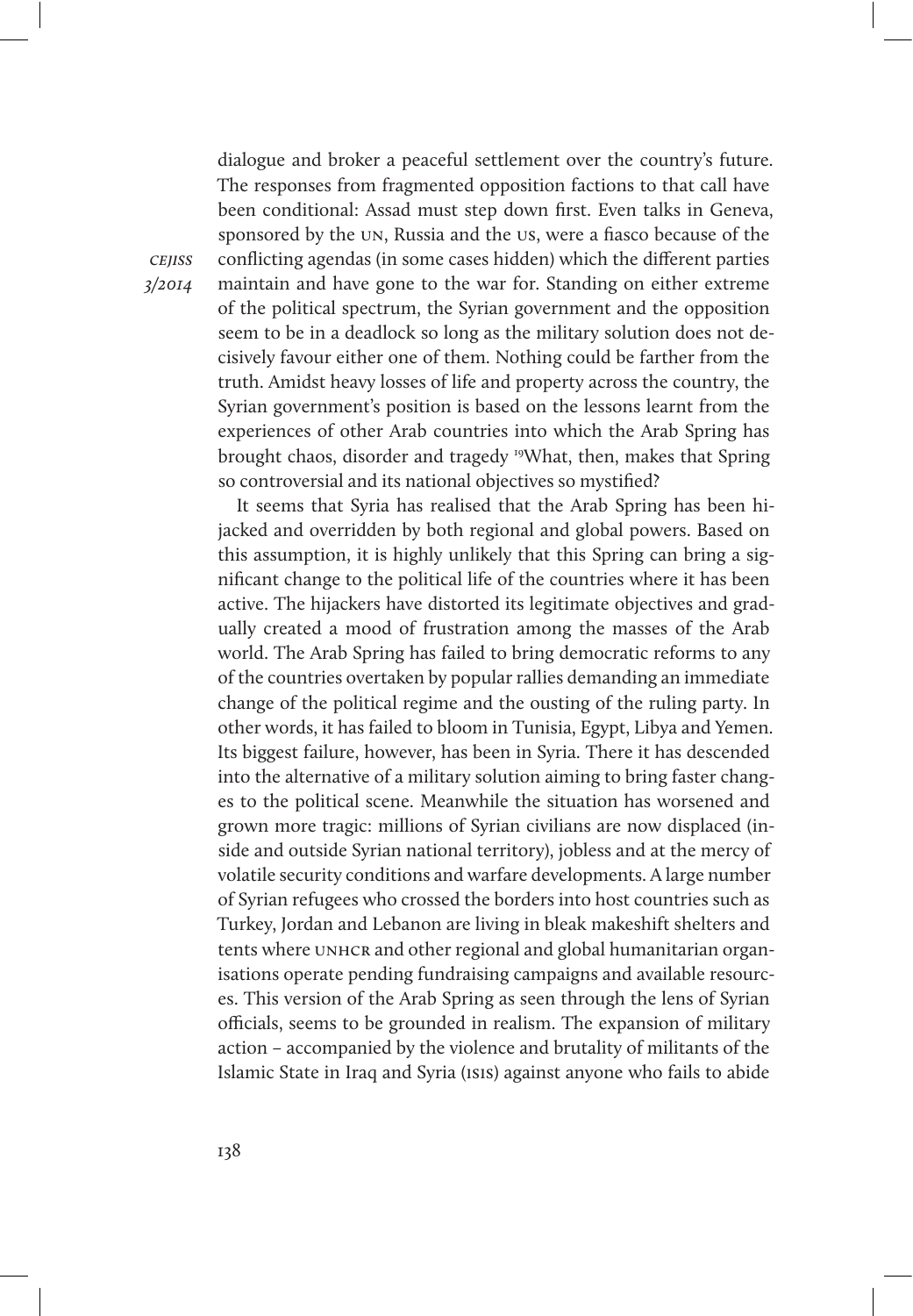by their strict belief system in Syria, Iraq and perhaps beyond – is solid enough proof of the deteriorating situation in the name of the Arab Spring. Horrific acts perpetrated by militants against Syrian civilians and soldiers across so much of the country have been broadcast on networks for the sake of intimidation and propaganda. Syrian children in rebel-held areas have been mobilised and brainwashed to join the on-going war in Syria as "fuel" or "martyrs."

However, Syria has also shown the other side of the coin. As a result of a dialogue initiated by the internal National Consultative Ad-Hoc Committee, which took place inside Syria in 2012, the Syrian national constitution was modified significantly. The changes touched on issues including multi-party and pluralistic political life, presidential elections, the cancellation of Article 8 (which appointed the Ba'ath Arab Party the leader of the state and the nation), the recognition of the Kurds and other ethnic/cultural minorities within the Syrian population and many other positive points which would have remained unthinkable had there been no mass uprising demanding change. During the most recent multi-party presidential election in Syria on 03 June 2014, many Syrian citizens who had been banned in their host countries (Kuwait, uae, Saudi Arabia, France, the uk, us, Canada and others) from exercising their right to vote at their own embassies, headed home to exercise this constitutional privilege in support of the state and the rule of law. The voter turnout inside Syria and all its neighbours, except for Turkey, was unprecedented. The proportion of the population that participated in the presidential election reached 77.8%, a percentage which exceeds comparable figures for the us and France.

#### The Larger Arab Scene

The larger context of the Arab Spring is rather sad and frustrating. What started as a gleaming hope of real change in some parts of the Arab world soon dimmed and vanished. Thanks to daily mass rallies and other hidden forces operating inside and outside the Arab world, some political regimes began to collapse under the pressure on the streets and the inability of local governments to contain these no-compromise situations. Tunisia, Egypt, Libya and Yemen each crumbled, but their rapid collapse has, to date, produced no better system of governance or tangible change on any level including domestic security and

Arab Order and Beyond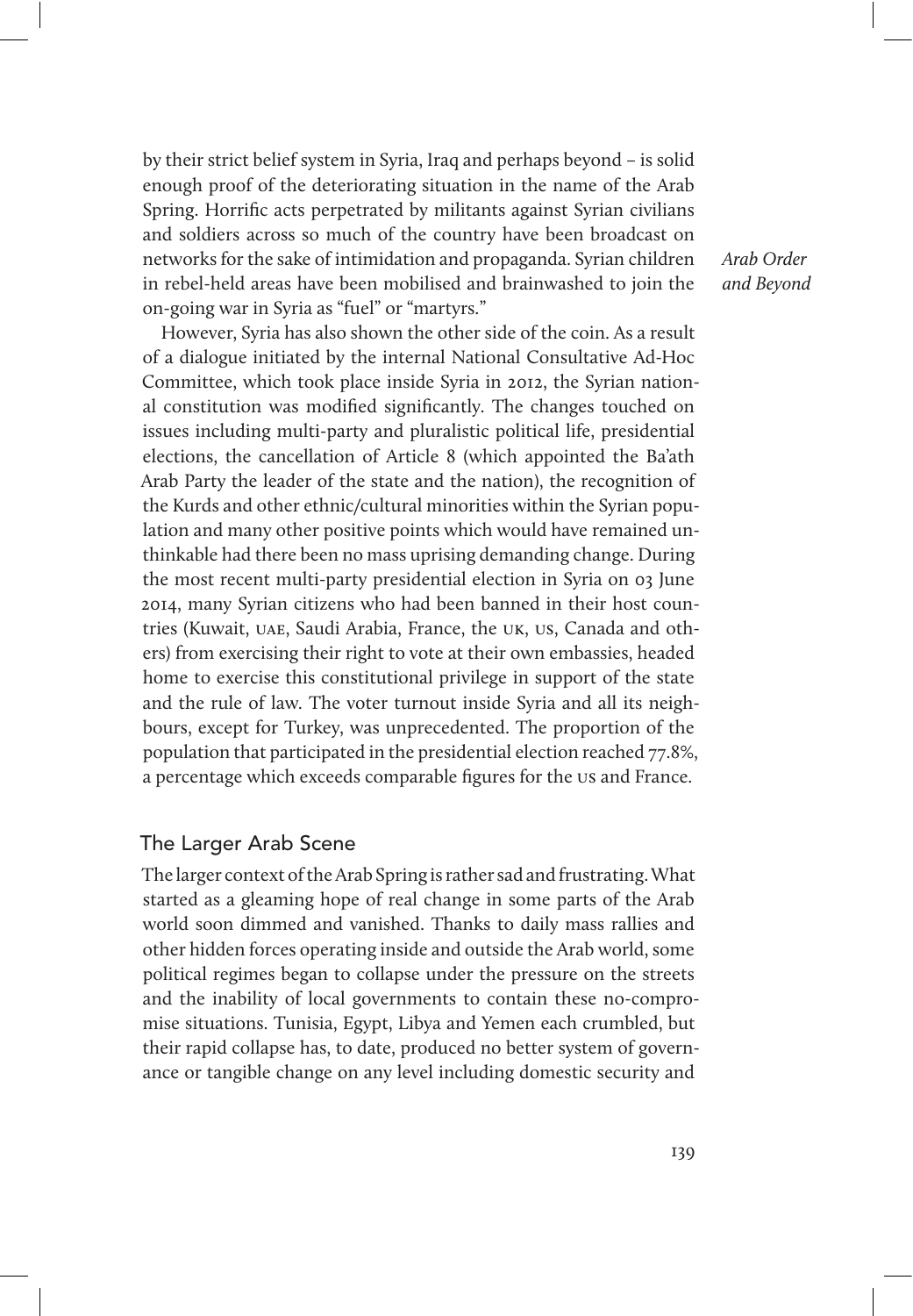civil services. In Tunisia, even the "moderate" Islamist an-Nahda Party, which won a general election and ran the state for almost two years running, was an exclusionary party. The result has been the country's volatile situation entailing a change of government and national dialogue among Tunisia's key constituencies. The most recent development in Tunisian politics has been the forming of a new transitional cabinet run by an independent politician whose job it is to organise general elections for a new national parliament. In Yemen, the situation is no better after the interim transfer of the presidential office. Armed struggle and domestic violence (often in the shape of terrorist attacks) have only worsened the lives of the Yemeni people, and the dialogue is still unripe among local forces in the country. Ironically, the unified Yemen has finally opted for a six-province, federal state, however the death toll across the country has not subsided, due to endless rounds of shooting and violence at the hands of the Yemeni army and Yemeni militiamen including al-Qa'eda rebels.

In Libya, the state has practically undergone an official partitioning process recalling the situation during the Italian colonial period before national independence and the unification of the three Libyan provinces under King Idris es-Sanussi in 1951.<sup>20</sup> Most recently, Libya has seen unprecedented armed violence erupt across the entire country – with Tripoli, Ben Ghazi and Sabha hardest hit – in fighting between the newly-built but fragile state army and Islamist militia supported by armed-to-the-teeth tribal factions. This open-ended battle threatens to produce more tragic consequences as the belligerents pay little heed to half-measures or the prospect of rational compromises.

Nor is the situation ideal in Egypt. After the popular uprising of 25 January 2011 that excised (then) President Hosni Mubarak and his regime, the Muslim Brotherhood organisation rose to power and Mohammed Morsi was elected president of the republic. During his brief term in office, almost everything went wrong: corruption, sectarian violence, crime, rape, insurgency, more mass protests and opposition rallies and above all poor "Islamist" administration of the collapsed and indebted state, which found itself on the verge of bankruptcy. Morsi's government was also a poor achiever at the level of foreign policy. He was himself behind the expulsion of Syria as a member of the Arab League, and he severed diplomatic relations with Syria in a public speech while keeping an ambassador in Tel Aviv.<sup>21</sup> The Egyptian made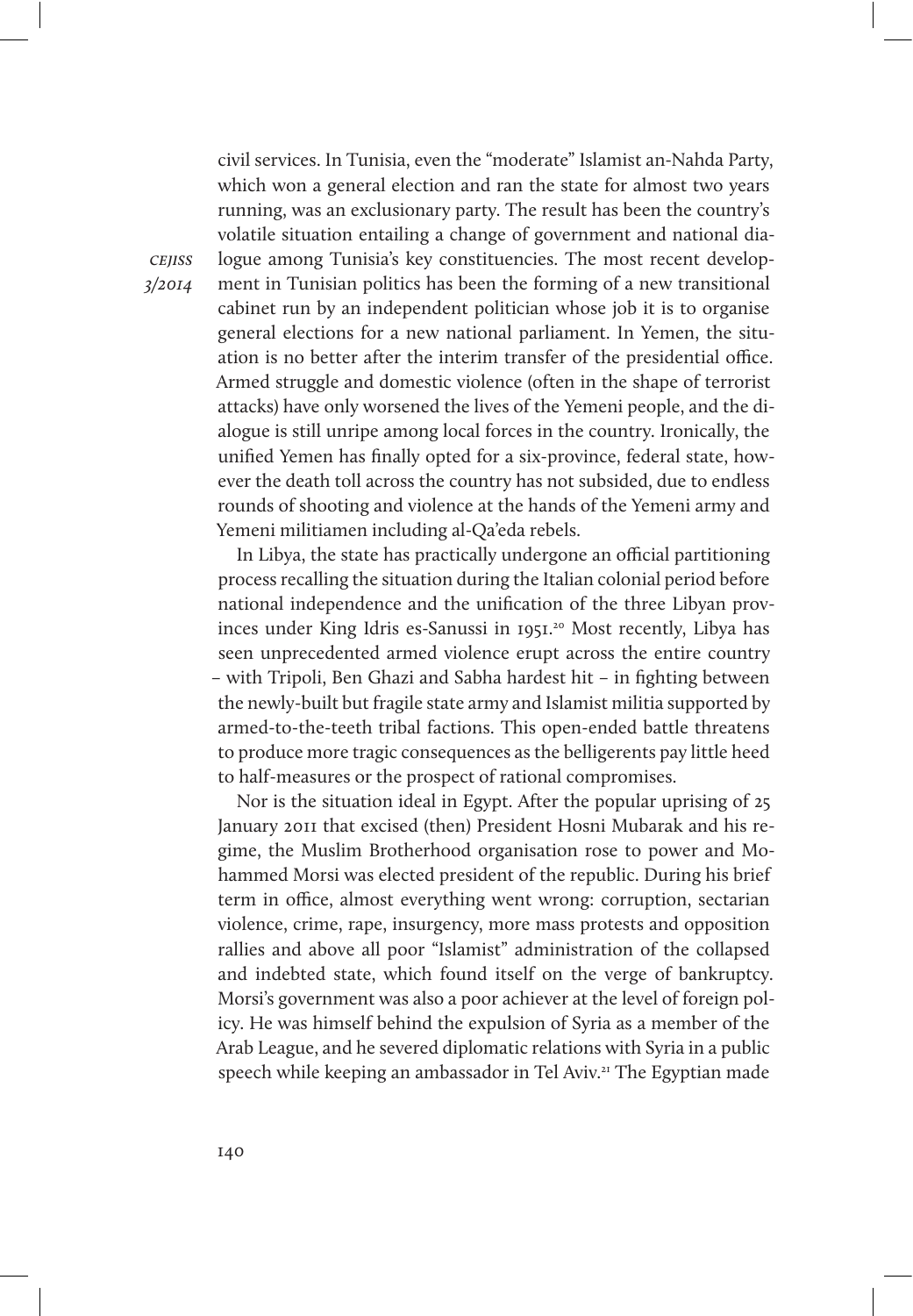a show of waving the flag of the Syrian opposition, which was designed during the time of French colonial rule (1918-1943). Since Morsi's jailing by Egypt's new transitional government on 30 June 2013, and the election, inauguration and swearing in of a new president, Abdel-Fattah el-Sisi, on 08 June 2014, Egypt has been recovering from two years of economic stagnation. The recovery is still under way despite the stronghold of the new president and the generous grant (\$5.8 billion usp) offered by Saudi Arabia on the eve of the presidential election to stabilise Egyptian economy and bolster el-Sisi's position. The us, likewise, resumed aid to Egypt following a state visit to Cairo by us Secretary of State John Kerry in June. At best, Egypt is undergoing a transitional period during which the declared war on terrorists in the Sinai Peninsula and other Egyptian provinces will continue.

## Repercussions of the Syrian Arab Spring

The Arab Spring has certainly aggravated security concerns across the region and made life unbearable for much of the populations facing it. This is as true in Lebanon as it is in Iraq and Jordan and may even extend beyond these states. What repercussions could the Syrian version of the Arab Spring possibly have as it spills-over into Syria's neighbouring states? In fact, a critical turn in Syrian-Lebanese historic relations rests on the consequences of the war in and on Syria. So far, this maddening war has resulted in large-scale damage to infrastructure facilities, immeasurable destruction of large cities and towns across Syria as well as major losses of life (around 160,000 are dead) and mass displacement (affecting around four million) inside and outside the country,22 not to mention devastation to the economy, finances, quality of life and civic services for Syria's population of 23 million. As the spillover from Syria into Lebanon and vice versa is inevitable for a number of reasons, the socio-political and security situation in Lebanon is not much better than that in Syria. A great number of radicals from Lebanese political and religious parties have been directly or indirectly involved in the rounds of fighting in Syria, either as supporters of the Syrian state or its opponents.<sup>23</sup> Currently the situations of the two countries are to a large degree inextricably connected and entwined so that any answer to the Syrian conflict, whether political or military, will help to bring about some solution to Lebanon's unstable domestic

Ibrahim A. El-Hussari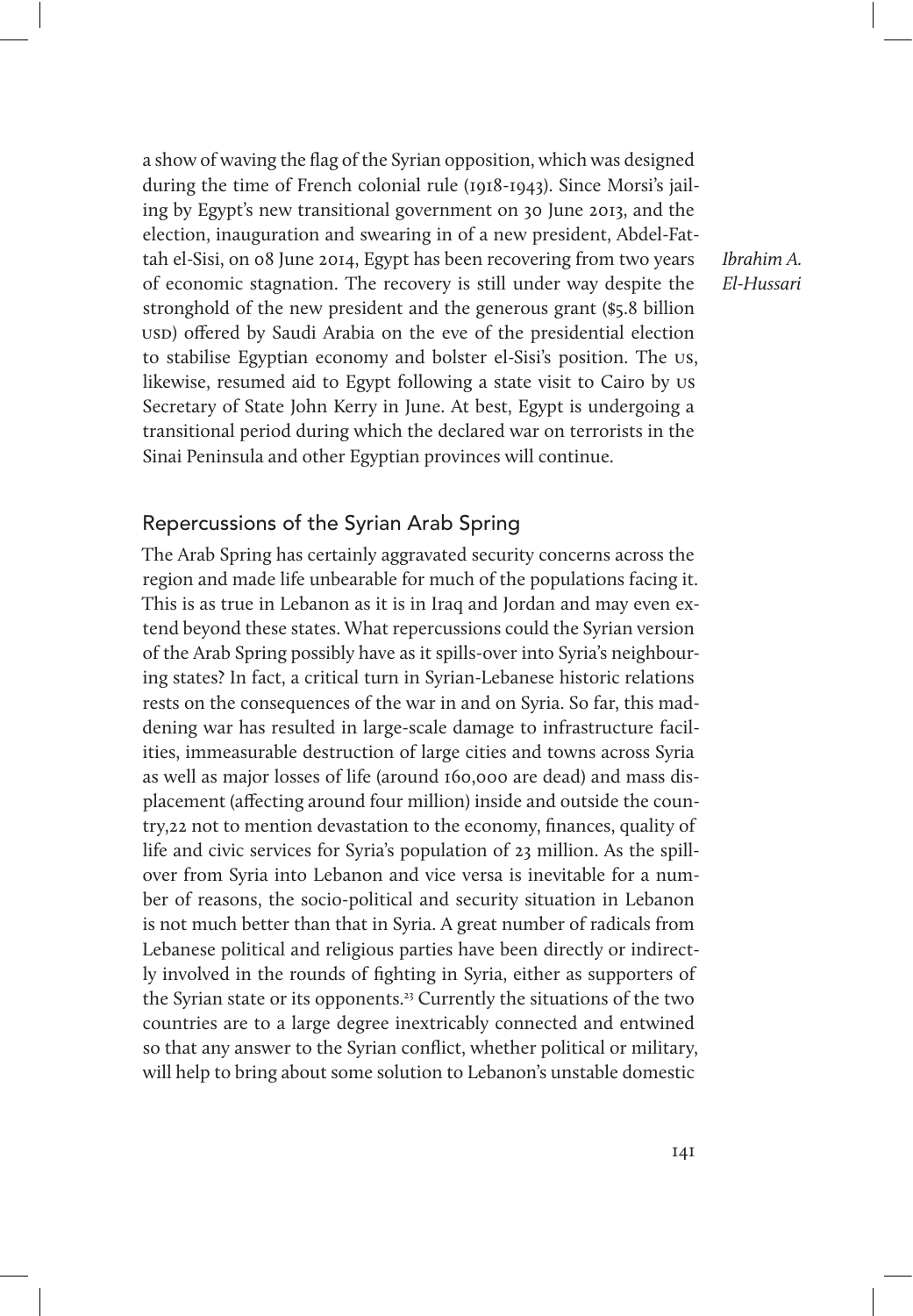**CEIISS** 3/2014

the Middle East, and Lebanon is just a pawn in a game of regional and international powers. The recent history of the two countries strongly supports this hypothesis.<sup>24</sup> On the human level, the number of the displaced Syrians in Lebanon has become a grave problem in terms of providing shelter, water resources, hygiene, schooling, security to the population. Lebanon has failed to set up refugee camps for the majority of displaced Syrians, who have found rented accommodation among Lebanese civilians in many places across the country and particularly along Syrian-Lebanese borders. It has been a huge struggle for the Lebanese government to provide for the scattered Syrian refugee population, guarantee their safety and oversee basic daily essential services. For Lebanon to cope with this problem, it needs to do much more than it can afford. Even UNHCR services and foreign aid in this area are not enough to ease the situation, which seems irresolvable in the short-term. Additionally, Lebanon has taken in armed fugitives and insurgents who are fleeing the Syrian battlefields and taking shelter in Lebanese cities, towns and the countryside. No guarantee has ever been provided by the un or major powers (including Lebanon's surrogate mother, France) to protect Lebanese cities from potential acts of disruption. To the extent, then, that Lebanon has been suffering the repercussions of the Syrian crisis, the Lebanese people themselves are divided over the Arab Spring in Syria.

situation. It is highly likely that Syria will always be a major player in

In Iraq, the security situation is even worse than that in Lebanon. The spill-over of the Syrian armed conflict into Iraqi national territory has become a real threat, not only for the region but also for the world at large. Thousands of radicals and insurgents have crossed the borders at many points from Syria into Iraq and vice versa; they established the first Islamist principality, the Islamic Imarah in Iraq, and then transformed this into ISIS.<sup>25</sup> ISIS is now a significant danger to both Syria and Iraq: it has recently expanded over large parts of both national territories and even reached the crossing between Iraq and Jordan in Iraq's Anbar province. A sketch drawn and posted on the isis website (22 June 2014) shows arrows of a potential attack in two directions: one into Jordan, the other into Saudi Arabia. If isis expands further into Iraqi territory, the next battle will be over Baghdad. Hence, we see the strong reaction to isis hegemonic power over three Iraqi provinces, including Mosul, the second largest city in the country and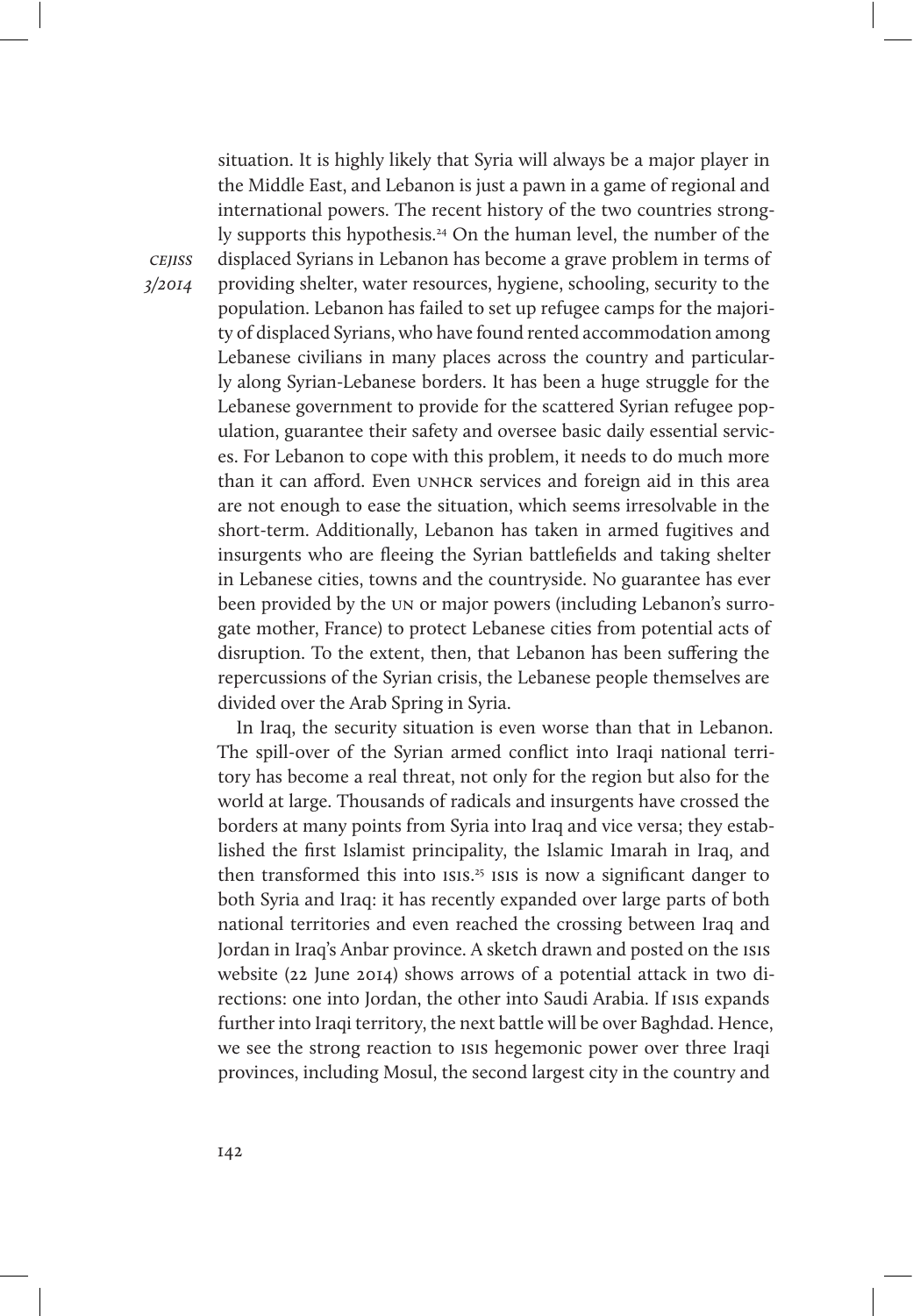the oil pipelines between Iraq and Turkey. The danger is only compounded by isis control of two Syrian provinces, including Riqqa and most of Syria's oil fields in the eastern provinces bordering Iraq.

With isis now occupying large parts of Syria and Iraq and hovering at the borders with Jordan and Saudi Arabia, the threat to the stability of the whole region is already grave. isis has practically removed the "sanctified" borders drawn up under the Sykes-Picot partitioning plan for the Asian part of the Ottoman Sultanate in 1916. Official statements from the foreign offices of many countries, among them major regional and global powers, warn of the threat isis poses to global stability.<sup>26</sup> Due to the latest transformation of the geopolitical scene in the Middle East, isis has been designated as a terrorist organisation by world powers, the un Security Council, Saudi Arabia and the United Arab Emirates.

## Arab Order and Beyond

#### Ramifications beyond the Arab World

The threat of terrorism has become a stark, undeniable reality. This refers especially to the horrific acts instigated or carried out by Islamist jihadists such as al-Qa'eda, isis and many other militant factions who have used brute force in the name of Islam in Syria, Iraq, Tunisia, Yemen and Egypt. Car bombs, mines, hand grenades, mortar shells and other explosives have already killed scores of innocent civilians in those Arab countries and recently also in Lebanon and it is highly likely that such terrorist acts cross the borders into Europe and America. A glance at the statistics on extremists travelling from the West to Syria and Iraq shows the numbers of these militants in the two countries to be quite shocking. British pm David Cameron put the figure at 500 (of whom 30 have died in Syria alone) when discussing the threat that uk nationals now fighting in the Syrian conflict could soon head home; Australian pm Tony Abbott has said that there are 120 Australian insurgents active in Syria; French Prime Minister Manuel Valls and Foreign Minister Laurent Fabius claim that 800 French citizens have joined the fighting in Syria and probably in Iraq, and some 30 of them have lost their lives. Valls told BFM TV, 'We have to ensure the surveillance of hundreds and hundreds of French and European individuals who are today fighting in Syria.'27 us Secretary of State John Kerry has echoed this call and warned of the spread of isis, which his administration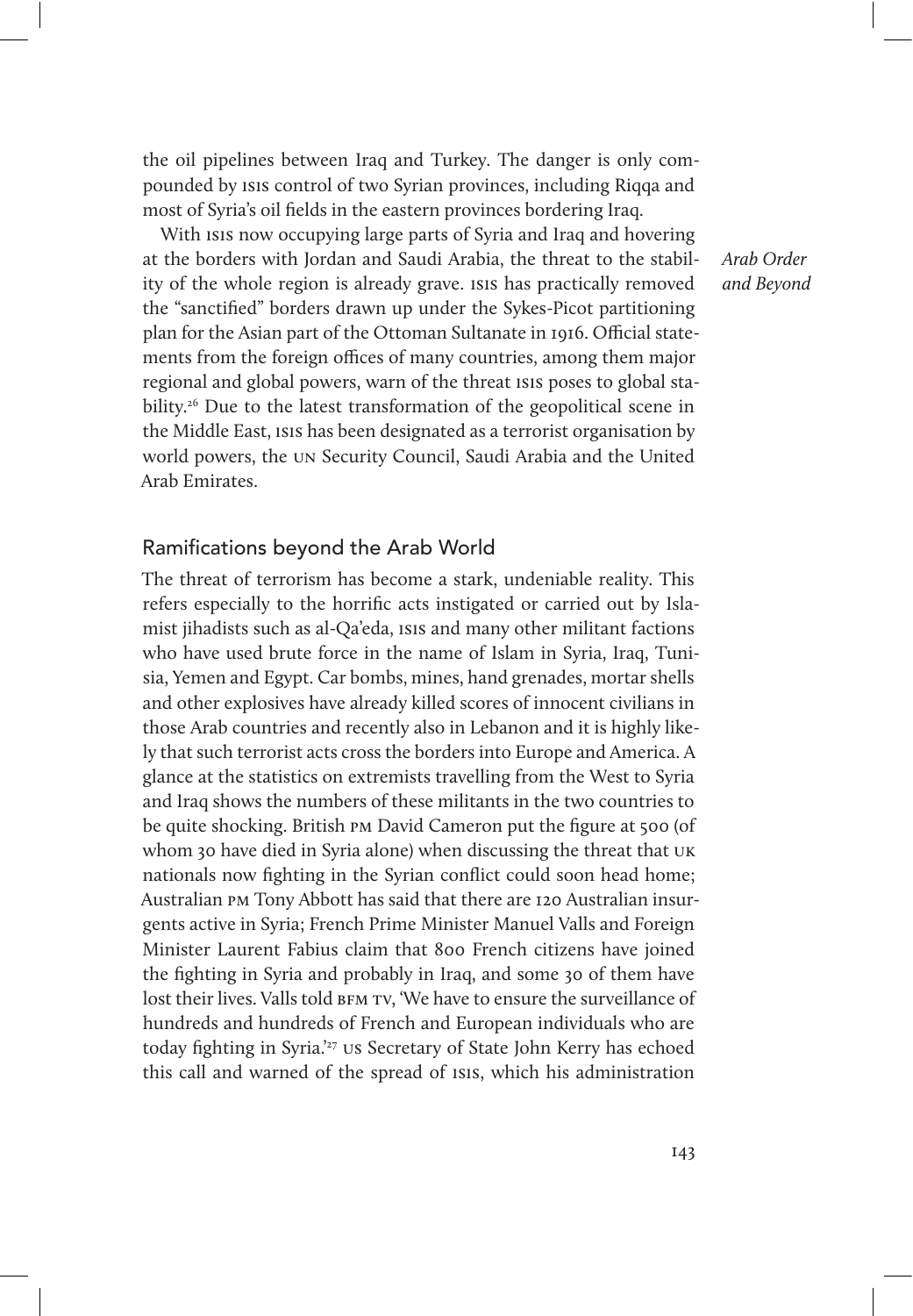sees as a threat to the international community. At his most recent (June 2014) press conferences in Cairo and Baghdad, he reiterated the discovery of isis terror and the danger it poses to the world. All these high-ranking Western officials who previously campaigned in aid of armed rebels in Syria appear to have become Islamophobic now that there are Islamist militants finding their ways back home and harbouring plans to create unrest and disorder in their countries of residence. It is worth asking who precisely created these Islamist extremists and sent them to Afghanistan in the early 1980s to launch a guerrilla war against the Soviet "occupation" there.28

There is a degree of double-standards applied as many Western leaders appear proud of the support lent to the insurgents in Syria and then decry the threat the same or similar extremists pose in Iraq. For them, the rebels in Syria are freedom fighters while those in Iraq are terrorists. Sample video tapes recently circulated show young Europeans heading off to fight in the region, preaching about a holy war against all non-Muslims and naming 'the West' as one of the targets. The West is, in short, quite aware that terrorism is often identified as a transnational or transcontinental threat. It cannot be reduced to some ethnic group or identity in a specific geographic location. This is why there is a need for security coordination among nations and communities when combating terrorism—a step that is urgently called for before it is too late. If, however, the West expects the insurgents that it provides with arms, health care and logistical aid to return home as tamed and disciplined "good boys," then it is deluding itself either through miscalculation or underestimation.

#### Concluding Remarks

The Syrian version of the Arab Spring is incompatible with other local and global versions. The Syrian version shows that Syria's political leadership is rather rational and more flexible than the governments of other countries swept up in the Spring. The flights of the presidents of both Tunisia and Egypt, either out of cowardice or in an effort to avoid bloodshed on the streets and in public squares, could not halt those countries' acceleration towards chaos and instability. Nor could the rise to power of Islamists in Tunisia, Egypt and Libya resolve the deteriorating socio-economic situations of those countries. Islamist

cejiss 3/2014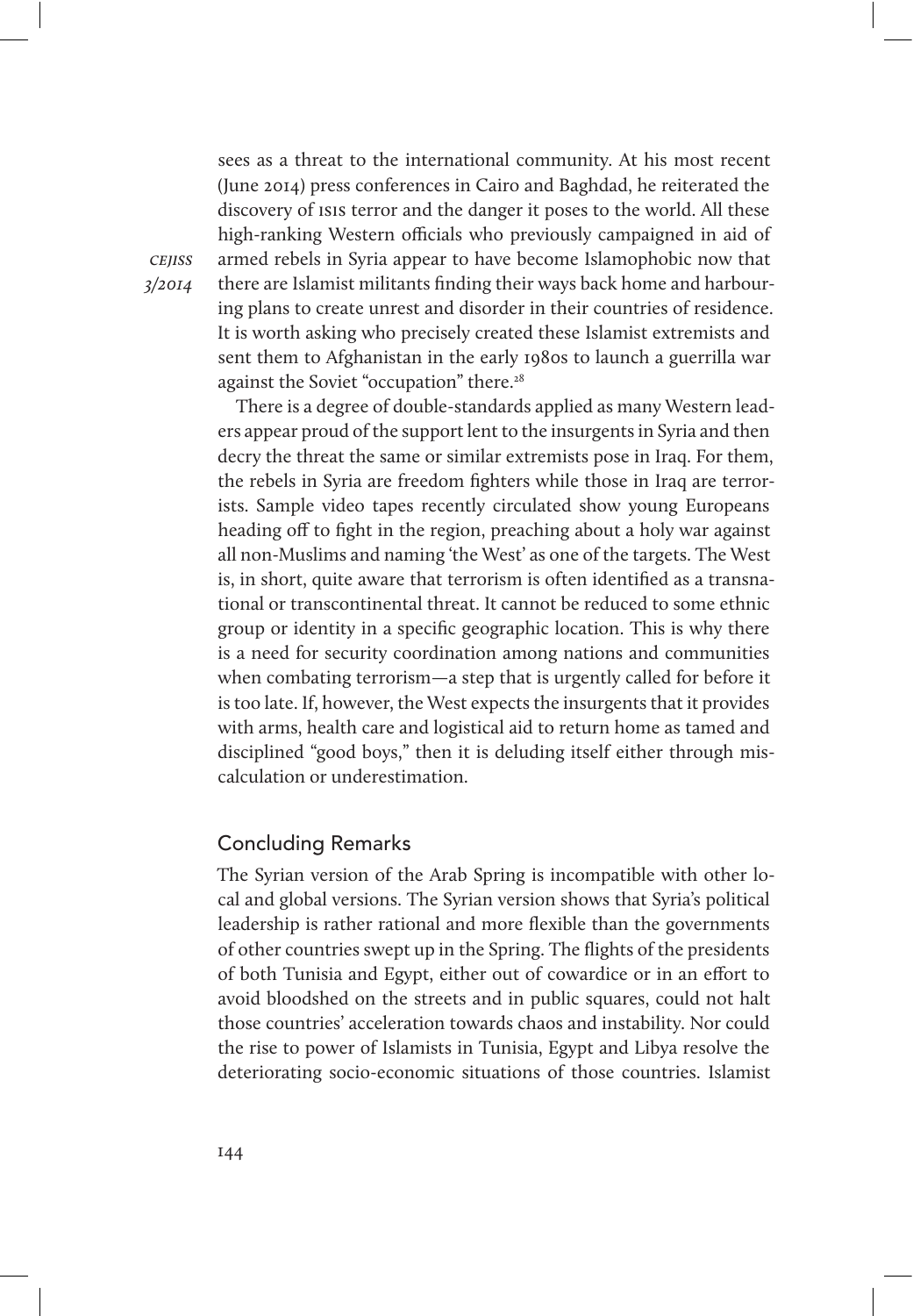militants appeared in these countries due to the vacuum created after the collapse of the security apparatus there. These states' situations remain unstable despite the ousting or distancing of Islamists from office, including through the dissolution of elected councils, whether consultative or representative. In Syria, the situation is bloodier since the war is fiercer and more merciless. However, the state survives through its institutions and armed forces. In areas where there are no armed rebels, life proceeds smoothly: the everyday activities of both government and citizens go on undisrupted as if there were no violence in the country. Recently 16 million Syrians were called on to cast their votes for a new president. The number who took part in that election process totalled 11 million. This is a sign that the Syrian people are gaining awareness of their national cause even in the midst of war, destruction and external intervention. For most of the Syrian population, the state and its institutions must come first. An honest reading of the Syrian version of the Arab Spring would allow us to take a long breath before heaving a sigh of relief.

Ibrahim A. El-Hussari

 $\tilde{C}$ 

ibrahim a. el-hussari is afliated to the Department of Cultural Studies at the Lebanese American University and may be reached at: ihousari@lau.edu.lb

#### **Notes**

- See Georg Wilhelm Friedrich Hegel (1902), Lectures on the Philosophy of History, translated by J. Sibree, London: George Bell and Sons.
- 2 The tragic case of Mohammed el-Bu'azizi, a young Tunisian university graduate working as a vendor, who set himself alight in protest after a personal conflict with a policewoman, was what sparked the movement against the police state of Tunisia. Large, angry, crowds of young people rallied and occupied the public squares in Tunis and other large cities, posing a real threat to the then ruling party.
- 3 The popular uprisings in Tunisia and Egypt were unexpectedly record-breaking, bringing about the dramatic downfall of the presidents of both countries. It took just 28 days (18 December 2010-14 January 2011) for Tunisia's "Jasmine Revolution" to force President Zein el-Abedine Bin-Ali to stand down and flee incognito to Saudi Arabia for political asylum. Even more strikingly, it took ten days less than that (25 January-11 February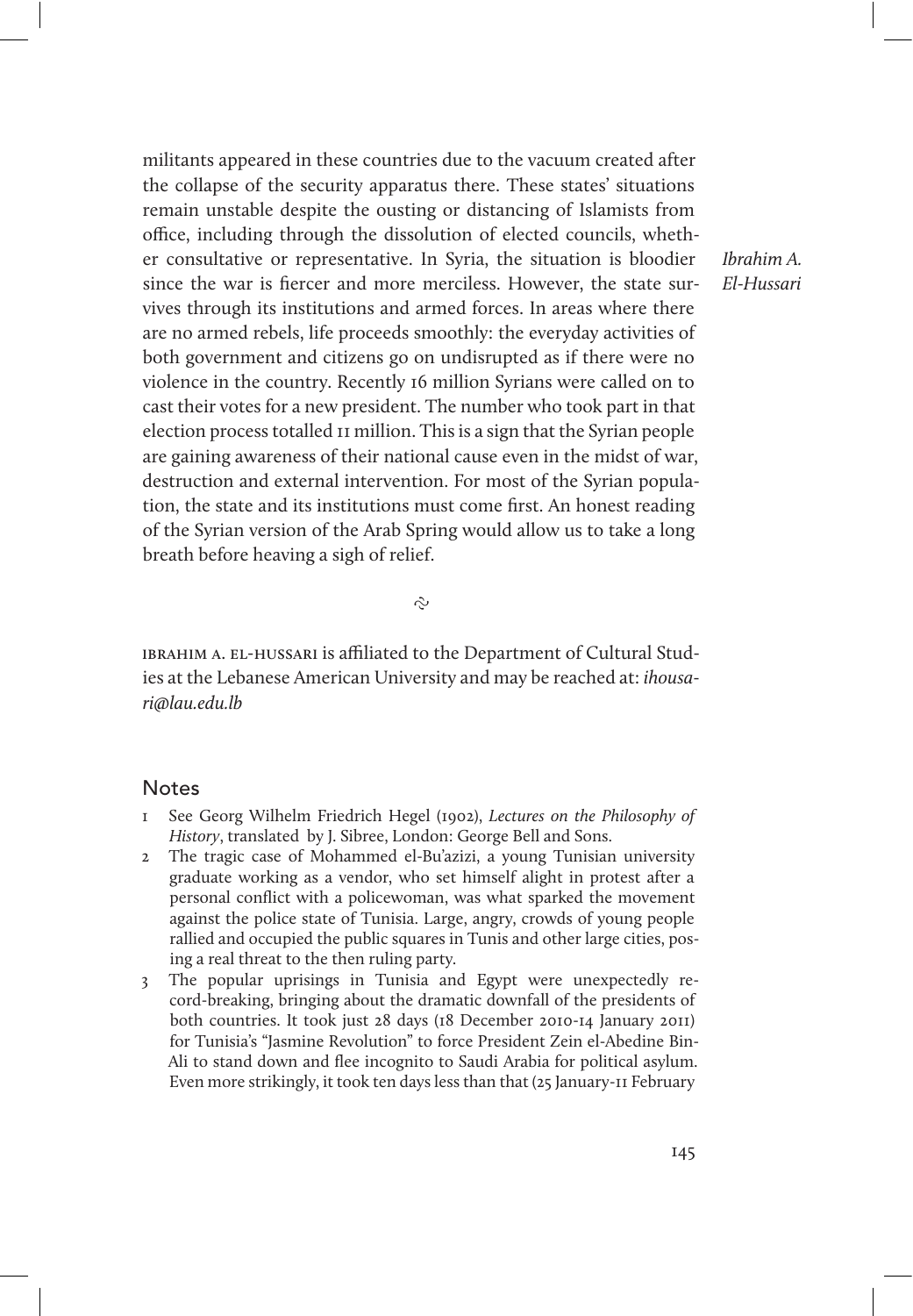2011) for the Egyptian revolutionaries to oust President Mohammed Husni Mubarak.

4 The contagion s reached other Arab countries, namely Libya, Yemen, Bahrain, Oman, Saudi Arabia and Syria, all of which appeared at the time to be politically stable and secure. Although the Arab regimes in question were also greatly afflicted by challenged governance, they did not follow the same pattern of collapse. In Oman and Saudi Arabia, the governments managed the situation by lavishing funds on the underprivileged to suppress and contain the angry masses. In Yemen, political power was transferred from within the establishment thanks to the intervention of the Gulf Cooperative Council (gcc). In Bahrain, the royal regime was backed by direct military intervention from gcc Peninsula Shield troops. It was only in Libya that the confrontation between the regime and the rebels took a startling turn. The one-man Libyan regime was toppled and the "invincible" leader eventually shot dead and left unburied.

- 5 At the request of the Arab League, the un Security Council was convened on 17 March 2011 to discuss the Libyan conflict. The Council issued Resolution 1973 (with 10 in favour, five abstaining) which established a no-fly zone over Libya, applied an arms and trade embargo, froze government assets and called on member states to comply and cooperate among themselves to effect the resolution. The military intervention of NATO troops (both naval and air force), combined with Arab gcc's financing and arming of rebels, was central to this move to use the United Nations flag to change the Libyan regime by force. See also 'un Security Council Resolution 1973 (2011) on Libya – Full Text' (2011), The Guardian, <www.theguardian.com/ world/2011/mar/17/un-security-council-resolution> (accessed 15 August 2014).
- 6 Over 2011 and 2012, the Arab League held a series of sessions in Cairo and took crucial decisions and measures against the Syrian government. These ranged from ousting Syria from the League (of which it was a founding member) to facilitating all means, including arms and logistical support, to serve rebels who had by then chosen to use force to topple the Syrian government.
- 7 Al-Qaeda is only one of those militant factions. Others go by names such as Ahrar al-Sham, al-Tawheed, Suqoor al-Sham, Ansar al-Sham, al-Islam Brigades, al-Farouq Battalions and Fajr al-Islam Battalions, to name a few. All of these groups have been fighting to oust al-Assad and establish an Islamic/Islamist state in Syria and, according to some, beyond.
- 8 Western media and state officials have reported that the involvement of European and American citizens in the Syrian conflict far exceeds the presence of similar insurgents in Afghanistan and Iraq. In a recent statement (03 June 2014), French pm Manuel Valls claimed almost a thousand French citizens had been fighting in Syria, including 30 reported dead in the conflict. Obama himself denounced a suicide bombing by a us citizen from Florida under the alias Abu-Huraira. The American drove a booby-trapped vehicle which he detonated in a public place on the outskirts of Idlib, Syria in May 2014.

**CEJISS** 3/2014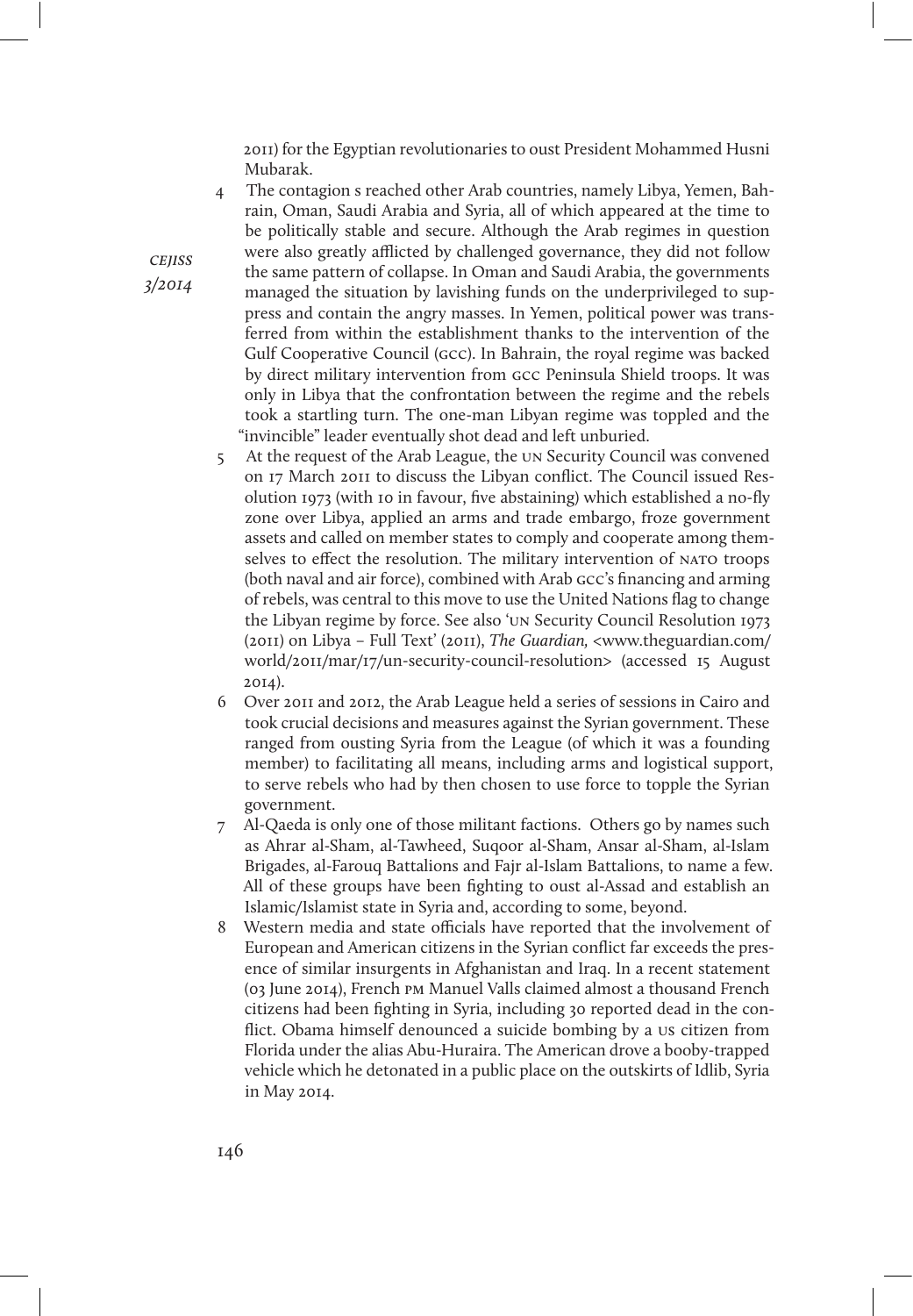- 9 Turkey and Israel, in particular, have been major players in the current Syrian situation by providing the rebels with open corridors into Syrian territory as well as medical, intelligence and logistical services. International and local television channels have screened long reports about those services.
- 10 The "Friends of Syria" describes the governments of 84 countries (now reduced to 11 for unknown reasons) who support the multi-national rebels fighting Syrian armed forces, albeit based on different political and religious agenda. They hold periodic meetings around the world to voice their 'unfaltering' position of support for the rebels on all levels. They were also behind the talks held in Geneva in 2013 and 2014 seeking a political solution to the Syrian armed conflict.
- 11 Following former us secretary of state Condoleezza Rice's phrase 'the birth pangs of a new Middle East' (said during the Israeli war against Lebanon in July 2006), us neo-conservative foreign policy makers understand "constructive chaos" as the bloodshed required in order to bring about a new order.
- 12 See two key speeches in which al-Assad addresses the Syrian conflict, delivered and transmitted live from Damascus (one from the Opera House in 2011 and the other from the People's Assembly in 2012), they propose national dialogue with the opposition and a political solution to the conflict. They also call for the drafting of a new constitution pending a national referendum and the forming of a new state government whose aims are reconciliation and the reconstruction of war-damaged facilities and residential areas in cities and the countryside. See Bashar al Assad (2013) 'The West has Brought Terrorists to Syria: President Bashar Al Assad's Historic Speech. Full Transcript,' Centre for Research on Globalization, 07 January, <http://www.globalresearch.ca/the-west-has-brought-terrorists-to-syria> and <http://www.trcb.com/al-assad-delivers-speech-at-peoples-assembly-48754.htm>. (accessed 01 October 2014).
- 13 See the Anglo-French Sykes-Picot plan for the partitioning of the Asian territories of the Ottoman Empire during World War I, the Balfour Declaration and the latest geo-strategic plan developed by the us, the uk and Israel for a 'new Middle East.' See also this commentary on the redrawn map of the Middle East; it argues that some countries will disappear, others will gain or lose territory and still others will remain unchanged: 'Plans for Redrawing the Middle East: The Project for a New Middle East', Pakistan Defense website (forum thread posting), <http://www.defence.pk/threads/ plans-for-redrawing-the-map-of-the-middle-east/the-project-for-a-newmiddle-east>
- 14 Sharif Hussein was the custodian of the Muslim holy sanctum of Mecca as well as the leader of the great Arab Revolt against the Ottoman Empire in 1916. The revolt for Arab unity and freedom was coordinated with the United Kingdom.
- 15 For details of the division, see the Sykes-Picot plan partitioning plan for the Asian Ottoman Empire (1916) concluded between the governments of France and the United Kingdom.

Arab Order and Beyond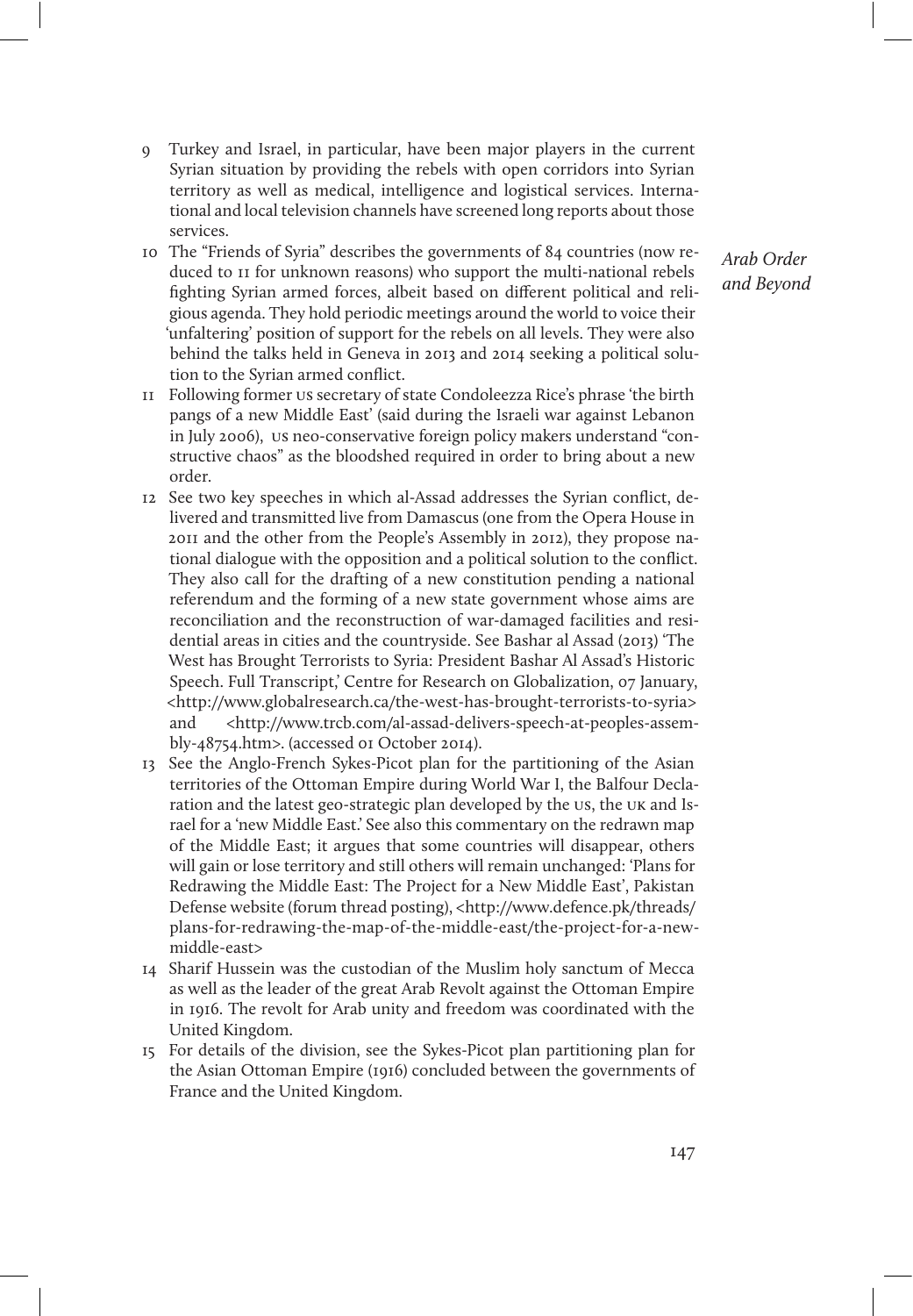16 This was a letter sent by Arthur James Balfour, the uk foreign secretary during World War I, to Baron Lionel Walter Rothschild, a leader of the uk Jewish community. It declared the sympathies of his Majesty (King George V)'s government with aspirations to establish a Jewish homeland in Palestine. See also Leonard Stein (1961), The Balfour Declaration, New York: Simon and Schuster.

**CEIISS** 3/2014

17 El-Bu'azizi's suicide in Sidi Bu-Zeid, central Tunisia was the catalyst for not only a series of uprisings across the country but also the flight of then president Bin Ali and the disintegration of his political regime.

- 18 The most recent version was conveyed by us President Barack Obama in an interview that aired on us television network CBS on 06 June 2014: 'I think this notion that somehow there was this ready-made moderate Syrian force [armed opposition] that was able to defeat [Syrian President Bashar] Assad is simply not true … it's a fantasy.'
- 19 Reference is made here to the current unstable situations in Libya, Yemen, Egypt and Tunisia and even to earlier bitter experiences in Iraq. In 2003, Bremer, Iraq's American governor, dissolved the Iraqi national army, thus allowing insurgents to fill the vacuum and cause unspeakable damage to the Iraqi people and Iraqi statehood.
- 20 In the unstable and deteriorating conditions in Libya after the killing of Colonel Muammar el-Qaddafi on 20 October 2011 and collapse of his regime, the Libyan provinces of Barqa and Fezzan declared their autonomy within state territory. Neither one attempted to negotiate legal terms for a possible federation, which could have been an optimal solution. Their actions were prompted by the frequent assassinations of key local military, judiciary and civilians. More recently, an ex-general in the dissolved Libyan army has taken charge of a military unit in a move to correct Libyan rebels who are seen as having prioritised their own interests over those of the state.
- 21 A letter from Morsi to Israeli leader Shimon Peres was read at an official reception to honour the Egyptian ambassador on his return to Tel Aviv. In it, the ex-president of Egypt addressed the Israeli as 'my great friend,' a phrase that rankled Muslims, who maintain that their sanctum in Jerusalem continues to be occupied and desecrated by Israeli soldiers.
- 22 According to recent records (May 2014) of the Lebanese Ministry of Interior as well as UNHCR data, the number of displaced Syrian civilians in Lebanon so far amounts to one-third of the Lebanese population, that is 1 382 134 people.
- 23 Hezbollah, the Lebanese Islamic resistance party, has been directly involved in the Syrian domestic armed conflict as have other Islamic (non-Shiite) militants, albeit in disguise.
- 24 Since Lebanon became independent in 1943, it experienced two rounds of bloody civil strife and domestic unrest (in 1958 and 1975), the longest and most devastating of which was the 1975-1990 civil war. In both cases, Syria contributed greatly to restoring Lebanon's stability as an influential stakeholder. If the situation in Syria remains explosive, Lebanon may descend into a third round of civic conflict. Such an outcome is already being